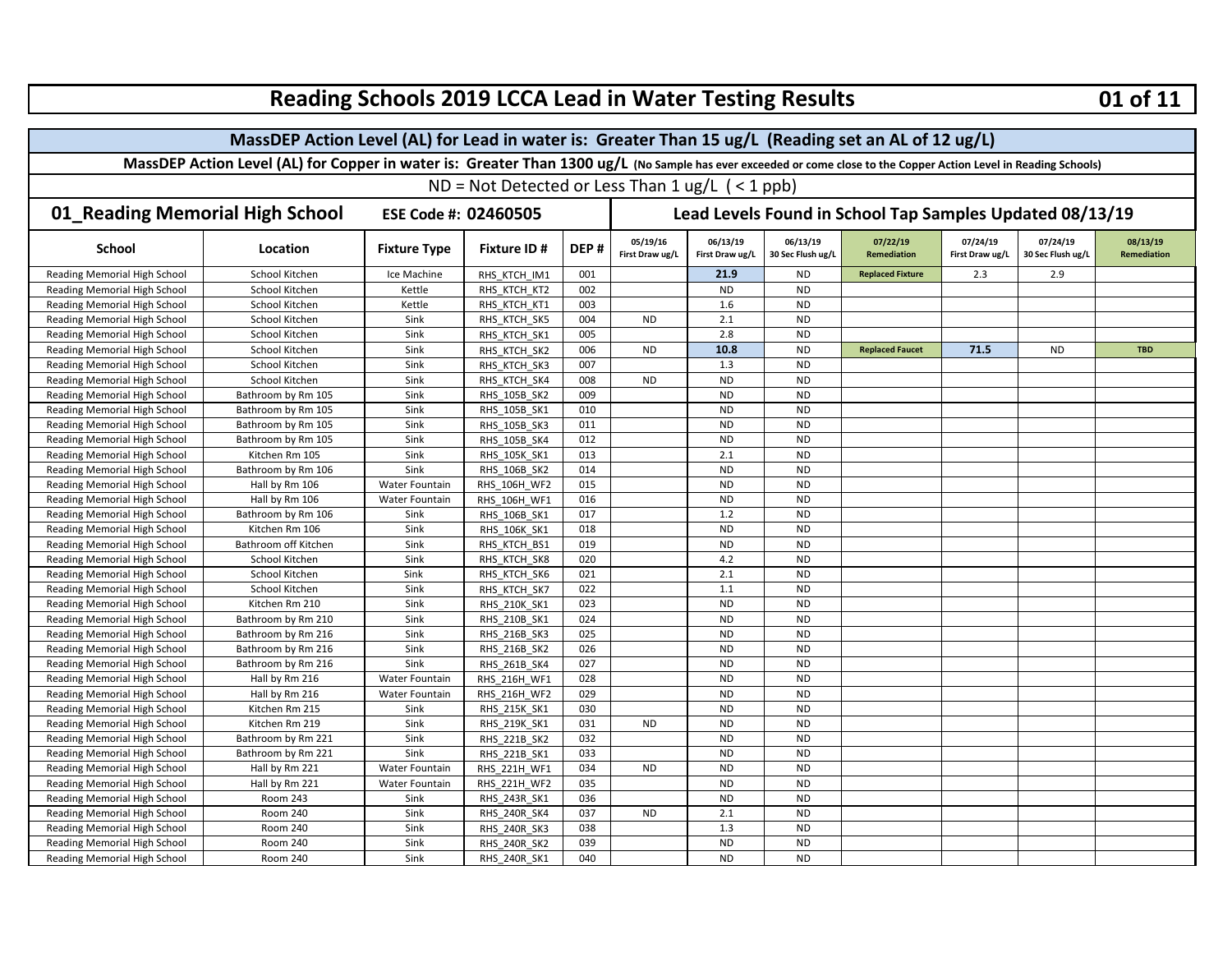| Reading Memorial High School | Hall by Rm 238<br>Hall by Rm 238 | <b>Water Fountain</b> | <b>RHS 238H WF2</b> | 041<br>042 |           | <b>ND</b><br><b>ND</b> | <b>ND</b><br><b>ND</b> |  |  |
|------------------------------|----------------------------------|-----------------------|---------------------|------------|-----------|------------------------|------------------------|--|--|
| Reading Memorial High School |                                  | Water Fountain        | RHS 238H WF1        | 043        |           | <b>ND</b>              | <b>ND</b>              |  |  |
| Reading Memorial High School | Bathroom by Rm 238               | Sink                  | RHS_238B_SK2        | 044        |           | <b>ND</b>              | <b>ND</b>              |  |  |
| Reading Memorial High School | Bathroom by Rm 238               | Sink                  | RHS_238B_SK1        |            |           |                        | <b>ND</b>              |  |  |
| Reading Memorial High School | Bathroom by Rm 244               | Sink                  | RHS 244B SK5        | 045        |           | 1.1                    |                        |  |  |
| Reading Memorial High School | Bathroom by Rm 244               | Sink                  | RHS 244B SK4        | 046        |           | 1.6                    | <b>ND</b>              |  |  |
| Reading Memorial High School | Bathroom by Rm 244               | Sink                  | RHS 244B SK3        | 047        |           | 1.2                    | <b>ND</b>              |  |  |
| Reading Memorial High School | Bathroom by Rm 244               | Sink                  | RHS 244B SK2        | 048        |           | <b>ND</b>              | 1.1                    |  |  |
| Reading Memorial High School | Bathroom by Rm 244               | Sink                  | RHS 244B SK1        | 049        |           | <b>ND</b>              | <b>ND</b>              |  |  |
| Reading Memorial High School | Hall by Rm 244                   | Water Fountain        | RHS 244H WF2        | 050        |           | 1.1                    | <b>ND</b>              |  |  |
| Reading Memorial High School | Hall by Rm 244                   | Water Fountain        | RHS 244H WF1        | 051        |           | <b>ND</b>              | <b>ND</b>              |  |  |
| Reading Memorial High School | Kitchen Rm 233                   | Sink                  | RHS 233K SK1        | 052        |           | <b>ND</b>              | <b>ND</b>              |  |  |
| Reading Memorial High School | Kitchen Rm 233                   | Sink                  | RHS_227K_SK1        | 053        | <b>ND</b> | <b>ND</b>              | <b>ND</b>              |  |  |
| Reading Memorial High School | Rm 232                           | Sink                  | RHS_232R_SK1        | 054        | <b>ND</b> | <b>ND</b>              | <b>ND</b>              |  |  |
| Reading Memorial High School | Hall by Rm 230                   | Water Fountain        | RHS 230H WF1        | 055        |           | <b>ND</b>              | <b>ND</b>              |  |  |
| Reading Memorial High School | Hall by Rm 230                   | Water Fountain        | RHS 230H WF2        | 056        |           | <b>ND</b>              | <b>ND</b>              |  |  |
| Reading Memorial High School | Bathroom by Rm 222               | Sink                  | RHS_222B_SK1        | 057        | <b>ND</b> | <b>ND</b>              | <b>ND</b>              |  |  |
| Reading Memorial High School | Bathroom by Rm 222               | Sink                  | RHS 222B SK2        | 058        |           | <b>ND</b>              | <b>ND</b>              |  |  |
| Reading Memorial High School | Hall by Rm 222                   | Water Fountain        | RHS 222H WF1        | 059        |           | 5.4                    | <b>ND</b>              |  |  |
| Reading Memorial High School | Kjitchen Rm 310                  | Sink                  | RHS 310K SK1        | 060        | <b>ND</b> | 1.1                    | <b>ND</b>              |  |  |
| Reading Memorial High School | Bathroom by Rm 310               | Sink                  | RHS 310B SK2        | 061        |           | ND                     | <b>ND</b>              |  |  |
| Reading Memorial High School | Bathroom by Rm 310               | Sink                  | RHS 310B SK1        | 062        |           | <b>ND</b>              | <b>ND</b>              |  |  |
| Reading Memorial High School | Bathroom by Rm 316               | Sink                  | RHS 316B SK2        | 063        |           | <b>ND</b>              | <b>ND</b>              |  |  |
| Reading Memorial High School | Bathroom by Rm 316               | Sink                  | RHS 316B SK3        | 064        |           | <b>ND</b>              | <b>ND</b>              |  |  |
| Reading Memorial High School | Bathroom by Rm 316               | Sink                  | RHS 316B SK4        | 065        |           | 1.5                    | <b>ND</b>              |  |  |
| Reading Memorial High School | Bathroom by Rm 316               | Sink                  | RHS_316B_SK1        | 066        |           | <b>ND</b>              | <b>ND</b>              |  |  |
| Reading Memorial High School | Hall by Rm 316                   | <b>Water Fountain</b> | RHS 316H WF1        | 067        |           | <b>ND</b>              | <b>ND</b>              |  |  |
| Reading Memorial High School | Hall by Rm 316                   | Water Fountain        | RHS 316H WF2        | 068        |           | <b>ND</b>              | <b>ND</b>              |  |  |
| Reading Memorial High School | Kitchem Rm 316                   | Sink                  | RHS 316K SK1        | 069        |           | 3.6                    | 2.4                    |  |  |
| Reading Memorial High School | Hall by Rm 322                   | Water Fountain        | RHS 322H WF1        | 070        |           | <b>ND</b>              | <b>ND</b>              |  |  |
| Reading Memorial High School | Hall by Rm 322                   | Water Fountain        | RHS 320 SK1         | 071        | ND        | 1.8                    | <b>ND</b>              |  |  |
| Reading Memorial High School | Bathroom by Rm 322               | Sink                  | RHS 322B SK1        | 072        |           | <b>ND</b>              | <b>ND</b>              |  |  |
| Reading Memorial High School | Bathroom by Rm 322               | Sink                  | RHS 322B SK2        | 073        |           | <b>ND</b>              | <b>ND</b>              |  |  |
| Reading Memorial High School | Kitchen Rm 349                   | Sink                  | RHS 349K SK1        | 074        |           | <b>ND</b>              | <b>ND</b>              |  |  |
| Reading Memorial High School | Bathroom by Rm 342               | Sink                  | RHS 342B SK2        | 075        |           | <b>ND</b>              | <b>ND</b>              |  |  |
| Reading Memorial High School | Bathroom by Rm 342               | Sink                  | RHS_342B_SK1        | 076        |           | 1.7                    | <b>ND</b>              |  |  |
| Reading Memorial High School | Bathroom by Rm 337               | Sink                  | RHS 337B SK1        | 077        |           | <b>ND</b>              | <b>ND</b>              |  |  |
| Reading Memorial High School | Kitchen Rm 337                   | Sink                  | RHS 337K SK1        | 078        |           | <b>ND</b>              | <b>ND</b>              |  |  |
| Reading Memorial High School | Bathroom by Rm 337               | Sink                  | RHS 337B SK2        | 079        |           | <b>ND</b>              | <b>ND</b>              |  |  |
| Reading Memorial High School | Bathroom by Rm 337               | Sink                  | RHS_337B_SK3        | 080        |           | 1.0                    | <b>ND</b>              |  |  |
| Reading Memorial High School | Bathroom by Rm 340               | Sink                  | RHS 340B SK2        | 081        |           | <b>ND</b>              | <b>ND</b>              |  |  |
| Reading Memorial High School | Bathroom by Rm 340               | Sink                  | RHS 340B SK1        | 082        |           | <b>ND</b>              | <b>ND</b>              |  |  |
| Reading Memorial High School | Hall by Rm 340                   | Water Fountain        | RHS_340H_WF1        | 083        |           | <b>ND</b>              | <b>ND</b>              |  |  |
| Reading Memorial High School | Bathroom by Rm 327               | Sink                  | RHS 327B SK3        | 084        |           | <b>ND</b>              | <b>ND</b>              |  |  |
| Reading Memorial High School | Bathroom by Rm 327               | Sink                  | RHS 327B SK2        | 085        |           | 1.0                    | <b>ND</b>              |  |  |
| Reading Memorial High School | Bathroom by Rm 327               | Sink                  | RHS_327B_SK1        | 086        |           | <b>ND</b>              | <b>ND</b>              |  |  |
| Reading Memorial High School | Hall by Rm 329                   | Water Fountain        | RHS 329H WF1        | 087        | <b>ND</b> | <b>ND</b>              | <b>ND</b>              |  |  |
| Reading Memorial High School | Hall by Rm 329                   | Water Fountain        | RHS 239H WF2        | 088        |           | <b>ND</b>              | <b>ND</b>              |  |  |
| Reading Memorial High School | Kitchen Rm 327                   | Sink                  | RHS_327K_SK1        | 089        |           | <b>ND</b>              | <b>ND</b>              |  |  |
| Reading Memorial High School | Bathroom by Rm 216               | Sink                  | RHS 216B SK1        | 090        |           | <b>ND</b>              | <b>ND</b>              |  |  |
| Reading Memorial High School | Bathroom by Rm 401               | Sink                  | RHS 401B SK4        | 091        |           | <b>ND</b>              | <b>ND</b>              |  |  |
| Reading Memorial High School | Bathroom by Rm 401               | Sink                  | RHS 401B SK3        | 092        |           | <b>ND</b>              | <b>ND</b>              |  |  |
|                              |                                  |                       |                     |            |           |                        |                        |  |  |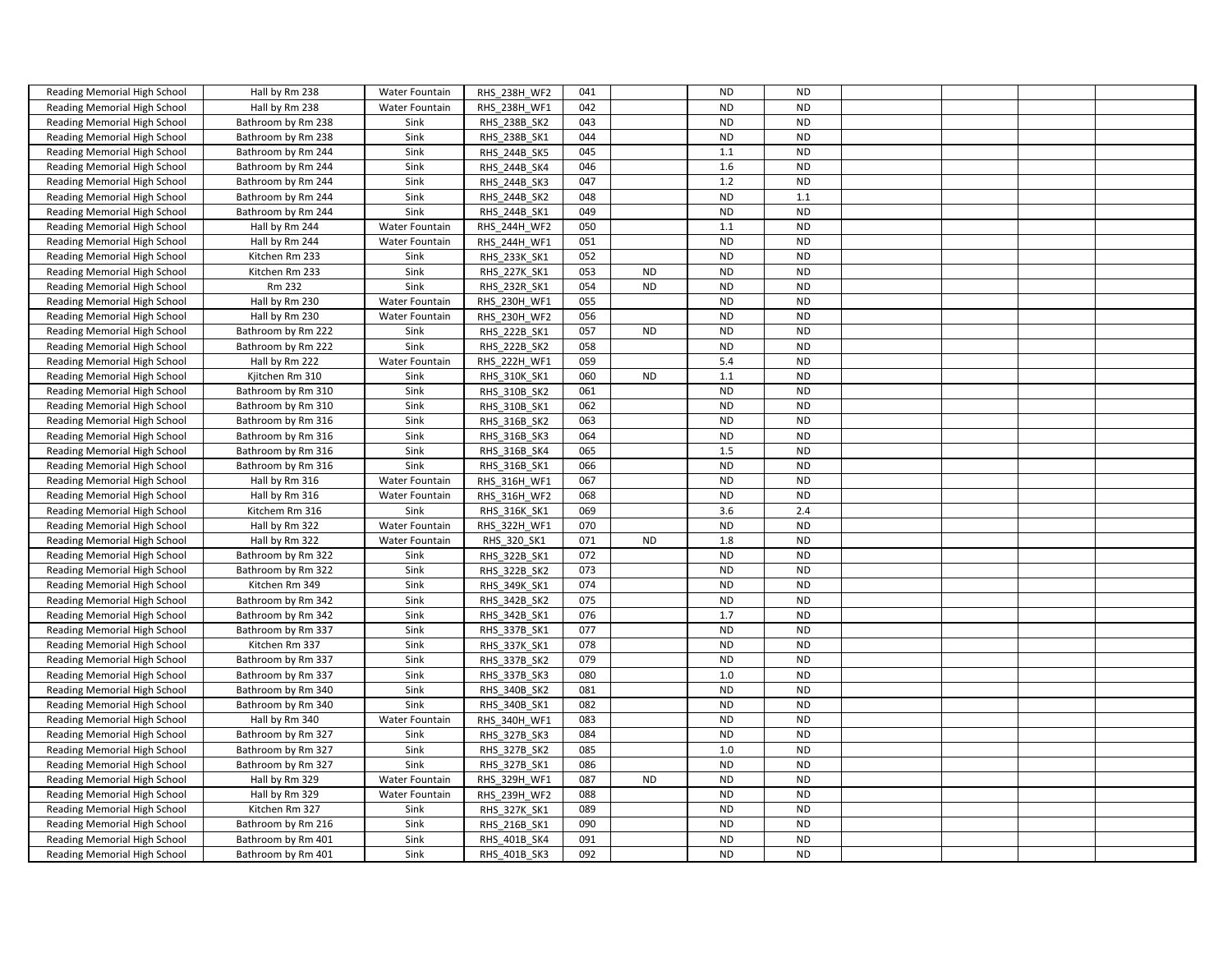| Reading Memorial High School | Bathroom by Rm 401       | Sink                  | RHS 401B SK1        | 093 |           | <b>ND</b>  | <b>ND</b> |  |  |
|------------------------------|--------------------------|-----------------------|---------------------|-----|-----------|------------|-----------|--|--|
| Reading Memorial High School | Bathroom by Rm 401       | Sink                  | RHS 401B SK2        | 094 |           | 2.4        | 1.3       |  |  |
| Reading Memorial High School | Bathroom by Rm 411       | Sink                  | RHS_411B_SK2        | 095 |           | 1.2        | <b>ND</b> |  |  |
| Reading Memorial High School | Bathroom by Rm 411       | Sink                  | RHS 411B SK1        | 096 |           | 3.1        | 1.0       |  |  |
| Reading Memorial High School | Hall by Rm 411           | Water Fountain        | RHS 411H WF1        | 097 | <b>ND</b> | <b>ND</b>  | <b>ND</b> |  |  |
| Reading Memorial High School | Hall by Rm 411           | Water Fountain        | RHS_411H_WF2        | 098 |           | <b>ND</b>  | <b>ND</b> |  |  |
| Reading Memorial High School | Bathroom by Rm 410       | Sink                  | RHS_410B_SK2        | 099 |           | 1.5        | <b>ND</b> |  |  |
| Reading Memorial High School | Bathroom by Rm 410       | Sink                  | RHS 410B SK1        | 100 |           | 1.1        | <b>ND</b> |  |  |
| Reading Memorial High School | Hall by Rm 410           | Water Fountain        | RHS 410H WF1        | 101 |           | <b>ND</b>  | <b>ND</b> |  |  |
| Reading Memorial High School | Office Rm 507            | Sink                  | RHS 5070 SK1        | 102 |           | 1.9        | <b>ND</b> |  |  |
| Reading Memorial High School | Bathroom by Rm 507       | Sink                  | RHS 507B SK1        | 103 |           | 1.4        | <b>ND</b> |  |  |
| Reading Memorial High School | Bathroom by Rm 507       | Sink                  | RHS_507B_SK2        | 104 |           | <b>ND</b>  | <b>ND</b> |  |  |
| Reading Memorial High School | Bathroom by Rm 507       | Sink                  | RHS 507B SK3        | 105 |           | 1.5        | <b>ND</b> |  |  |
| Reading Memorial High School | Girls Locker Room        | Water Fountain        | RHS 507G WF1        | 106 | <b>ND</b> | <b>ND</b>  | <b>ND</b> |  |  |
| Reading Memorial High School | Bathroom by Rm 507       | Sink                  | RHS 506B SK1        | 107 |           | 1.1        | <b>ND</b> |  |  |
| Reading Memorial High School | Bathroom by Rm 507       | Sink                  | <b>RHS 506B SK2</b> | 108 |           | 1.1        | <b>ND</b> |  |  |
| Reading Memorial High School | Bathroom by Rm 507       | Sink                  | RHS 506B SK3        | 109 |           | <b>ND</b>  | <b>ND</b> |  |  |
| Reading Memorial High School | Boys Locker Room         | Water Fountain        | RHS_506G_WF1        | 110 |           | <b>ND</b>  | <b>ND</b> |  |  |
| Reading Memorial High School | Office Rm 507            | Sink                  | RHS 5060 SK1        | 111 |           | <b>ND</b>  | <b>ND</b> |  |  |
| Reading Memorial High School | Bathroom by Rm 505       | Sink                  | RHS 505B SK3        | 112 |           | 1.4        | 1.1       |  |  |
| Reading Memorial High School | Bathroom by Rm 505       | Sink                  | RHS_505B_SK1        | 113 | <b>ND</b> | $\sf ND$   | <b>ND</b> |  |  |
| Reading Memorial High School | Bathroom by Rm 505       | Sink                  | RHS_505B_SK2        | 114 |           | <b>ND</b>  | <b>ND</b> |  |  |
| Reading Memorial High School | <b>Trainer Rm</b>        | Sink                  | RHS FHTR SK1        | 115 |           | 1.5        | <b>ND</b> |  |  |
| Reading Memorial High School | <b>Trainer Rm</b>        | Sink                  | RHS FHTR SK2        | 116 |           | ND         | <b>ND</b> |  |  |
| Reading Memorial High School | <b>Trainer Rm</b>        | Ice Machine           | RHS FHTR IM1        | 117 |           | <b>ND</b>  | 1.3       |  |  |
| Reading Memorial High School | Bathroom Rm 503          | Sink                  | RHS 5030 SK1        | 118 |           | 1.2        | <b>ND</b> |  |  |
| Reading Memorial High School | Boys Gym Locker Room     | Sink                  | RHS 503G SK1        | 119 |           | <b>ND</b>  | <b>ND</b> |  |  |
| Reading Memorial High School | Boys Gym Locker Room     | Sink                  | RHS_503G_SK2        | 120 |           | 1.2        | <b>ND</b> |  |  |
| Reading Memorial High School | Boys Gym Locker Room     | Water Fountain        | RHS 503G WF1        | 121 | <b>ND</b> | <b>ND</b>  | <b>ND</b> |  |  |
| Reading Memorial High School | Girls Gym Locker Room    | Water Fountain        | RHS 502G WF1        | 122 | <b>ND</b> | <b>ND</b>  | 1.2       |  |  |
| Reading Memorial High School | Girls Gym Locker Room    | Sink                  | RHS_502G_SK1        | 123 |           | 1.4        | 1.0       |  |  |
| Reading Memorial High School | Girls Gym Locker Room    | Sink                  | RHS_502G_SK2        | 124 |           | 1.5        | <b>ND</b> |  |  |
| Reading Memorial High School | Bathroom Rm 502          | Sink                  | RHS 5020 SK1        | 125 |           | 2.6        | 1.1       |  |  |
| Reading Memorial High School | Field House Lobby        | <b>Water Fountain</b> | RHS_FHLB_WF1        | 126 |           | <b>ND</b>  | <b>ND</b> |  |  |
| Reading Memorial High School | Field House Lobby        | Water Fountain        | RHS FHLB WF2        | 127 |           | ${\sf ND}$ | <b>ND</b> |  |  |
| Reading Memorial High School | Boys BathRm Field House  | Sink                  | RHS_FHBB_SK1        | 128 |           | <b>ND</b>  | <b>ND</b> |  |  |
| Reading Memorial High School | Boys BathRm Field House  | Sink                  | RHS FHBB SK2        | 129 |           | 1.5        | <b>ND</b> |  |  |
| Reading Memorial High School | Girls BathRm Field House | Sink                  | RHS FHGB SK1        | 130 |           | <b>ND</b>  | <b>ND</b> |  |  |
| Reading Memorial High School | Girls BathRm Field House | Sink                  | RHS FHGB SK2        | 131 |           | 1.1        | 1.4       |  |  |
| Reading Memorial High School | Field House Gym          | Water Fountain        | RHS FHGM WF2        | 132 |           | 1.2        | <b>ND</b> |  |  |
| Reading Memorial High School | Field House Gym          | <b>Water Fountain</b> | RHS FHGM WF1        | 133 |           | 1.1        | 1.5       |  |  |
| Reading Memorial High School | Bathroom by Rm 514       | Sink                  | RHS_514B_SK1        | 134 |           | 2.4        | 1.6       |  |  |
| Reading Memorial High School | Bathroom by Rm 514       | Sink                  | RHS_514B_SK2        | 135 |           | 3.3        | 1.8       |  |  |
| Reading Memorial High School | Bathroom by Rm 513       | Sink                  | RHS_513B_SK1        | 136 |           | 1.8        | 1.3       |  |  |
| Reading Memorial High School | Bathroom by Rm 513       | Sink                  | RHS 513B SK2        | 137 |           | 1.5        | 1.1       |  |  |
| Reading Memorial High School | Wrestling Rm 511         | Water Fountain        | RHS_512R_WF1        | 138 |           | 1.7        | 5.3       |  |  |
| Reading Memorial High School | Fitness Rm 511           | Water Fountain        | RHS 511R WF1        | 139 |           | <b>ND</b>  | <b>ND</b> |  |  |
| Reading Memorial High School | Bathroom by Rm 511       | Sink                  | RHS 511B SK1        | 140 |           | 1.5        | 1.1       |  |  |
| Reading Memorial High School | Hall by Rm 510           | Water Fountain        | RHS_510H_WF1        | 141 |           | <b>ND</b>  | <b>ND</b> |  |  |
| Reading Memorial High School | Nurse's Office           | Sink                  | RHS 218N SK1        | 142 |           | <b>ND</b>  | <b>ND</b> |  |  |
| Reading Memorial High School | Nurse's Kitchen          | Sink                  | RHS 218K SK1        | 143 |           | <b>ND</b>  | <b>ND</b> |  |  |
| Reading Memorial High School | Nurse's Bath 1           | Sink                  | RHS 218B SK2        | 144 |           | 2.5        | <b>ND</b> |  |  |